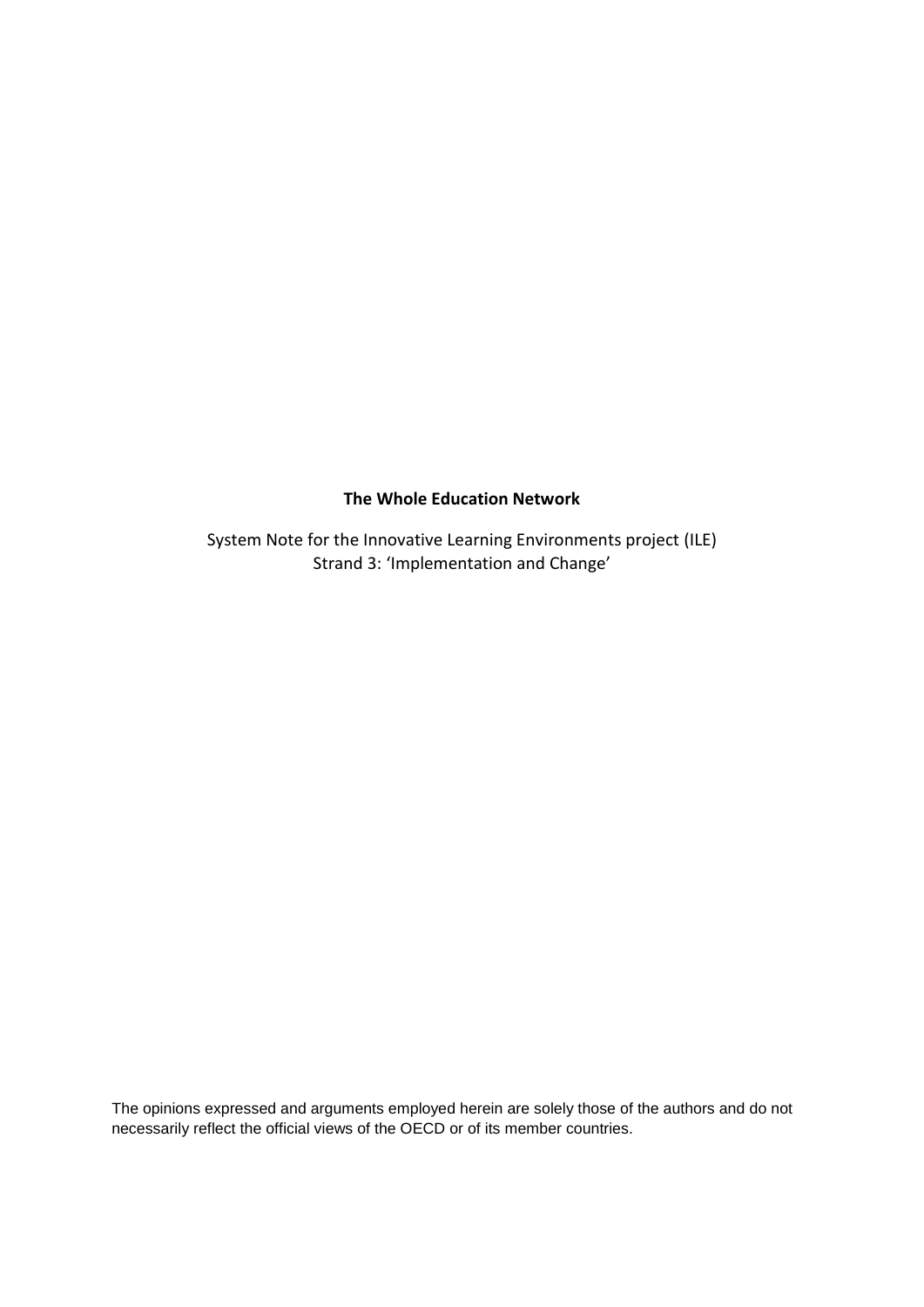## **The Whole Education Network: System Note**

#### **Introduction, Aims, Context and Rationale**

Whole Education is a not for profit organisation based in London that grew out of a charter calling for educational change in England, produced by the RSA titled *Education for the 21st Century<sup>1</sup>* . Its primary aims are to develop a network to enable schools to provide a high quality whole education and to make the case for the need for and impact of a whole education. Beyond this, it seeks to cultivate a wider movement of stakeholders working to achieve its vision and to influence public thinking and policy to embrace a whole education as a basic human entitlement. The organisation's definition of a whole education is a broad and inclusive one that helps children and young people to develop a range of skills, qualities and knowledge needed for life, learning and work. It also seeks to help make learning more relevant and engaging, with young people owning their own learning It argues that it is the combination of these skills, qualities and knowledge that is important. It does not maintain the view that there is only one way of achieving this.

### Context and rationale

**.** 

The context of the English system  $^2$ both created the need and provided the impetus for the development of the network, but the core elements, change model and many of the lessons learn to apply more widely across other geographical systems also. The context of a central government commitment to a school led system with resources concentrated at a school level balanced by high stakes testing and accountability processes means that the Whole Education Network is both a product of and in some ways a reaction to its time and context. It is a response to what some might describe as an over emphasis on conventional outcomes and test scores that can be easily measured. These factors provide an opportunity for national networks to facilitate peer-to-peer support between schools to together seize the agenda towards a values-led, self-improving system. The 'network' approach has been taken for three reasons. Firstly, it draws on research showing that institutional change is more sustainable and effective when led by practitioners / users. Secondly, within the current political context where policies and governments change relatively quickly, encouraging change to be led by practitioners / users protects to some extent against the short-termism that often comes with changing governments. Thirdly, the change / reduction in the role of the conventional 'middle tier' and a decline in conventional approaches to professional development provide a need for peer-to-peer learning to fill this gap.

<sup>&</sup>lt;sup>1</sup> RSA - http://www.thersa.org/action-research-centre/current-projects/education-campaign/educationfor-the-21st-century-a-charter

 $2$  Department for Education – The Importance of Teaching - Coalition Government White Paper 2010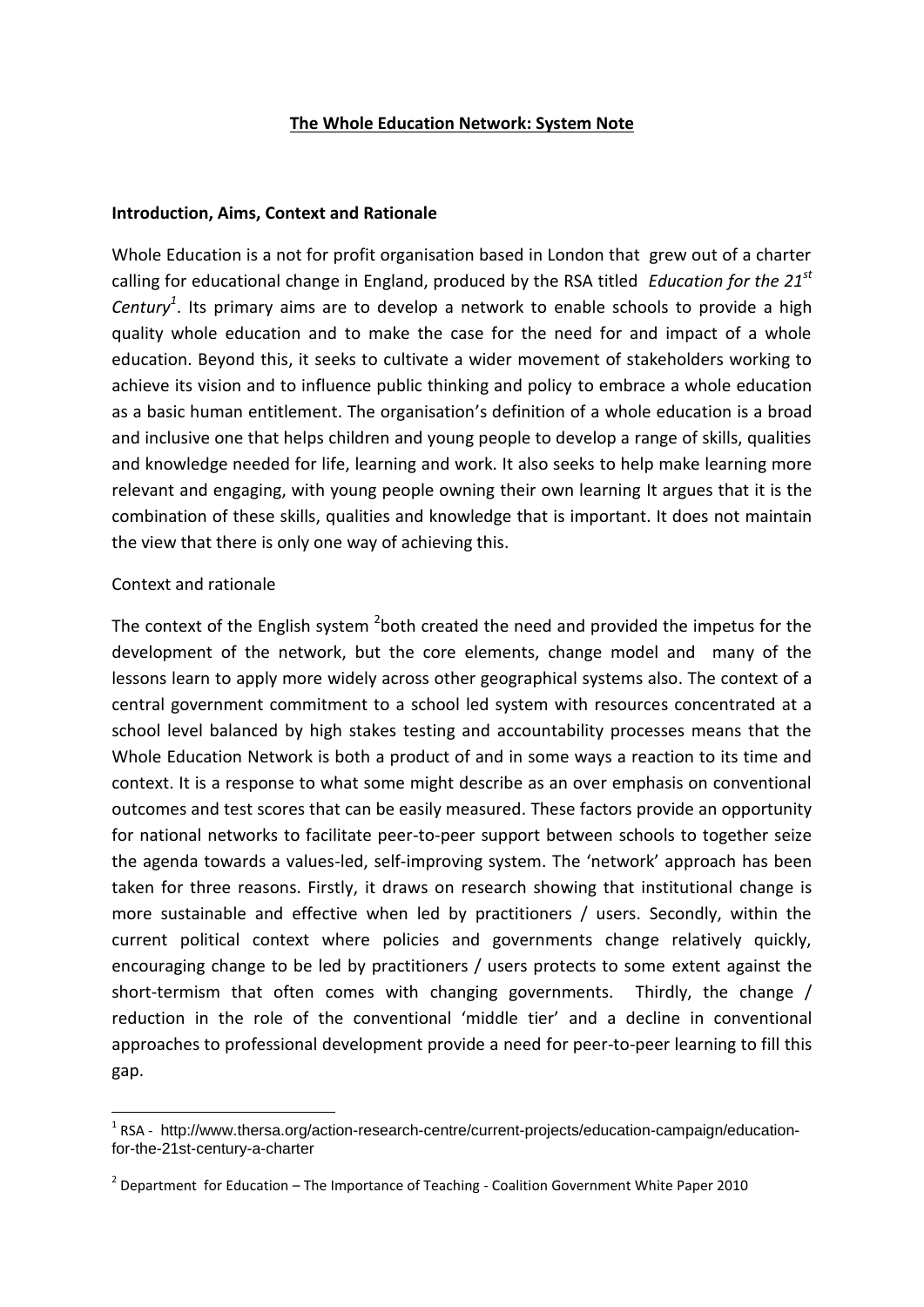## Aims

More fundamentally, it is also a response to what many, including the OECD, identify as a weakness of the English and other systems in terms of the "attainment gap" of outcomes achieved by more disadvantaged students. In part, its moral purpose is to play a role in helping to narrow this gap - a purpose underpinned by the belief that focussing on immediate outcomes and test scores is not enough, and that only by entitling all young people to a "whole education" can any school or system truly make a difference in the opportunities available to them.

In summary, the Whole Education Network has created a school to school membership organisation that seeks to inspire, enable and support the provision of an entitlement for all children and young people to "whole education" through both sharing and developing existing and new practice.

We describe a whole education in our aims as an education that:

- Helps children and young people to develop a range of skills, qualities and knowledge they will need for life, learning and work
- Helps make learning more relevant and engaging, with young people taking ownership of their own learning
- Supports learning across various settings (online, outside, at home, volunteering, through work) and engages the wider community in learning

These three aims are intentionally broad and uncontroversial, and they reflect the consensus amongst the teaching profession of what a "fit for purpose" education is.

This initiative is "innovative" because it uses a bottom-up, networked approach to achieve this change, as opposed to a prescriptive, top-down approach. This applies the notion of an "inside out approach" $3$  (see below). It is also based on the premise described in the second McKinsey report in 2010 that, "*the journey from great to excellent systems focuses on creating an environment that will unleash the creativity and innovation of its educators."* <sup>4</sup>

Who are the learners targeted and what environments and sites are to be brought in?

The learners targeted are children and young people studying in English schools and the staff who teach and support them. The sites brought in are all types of English schools including community schools, academies, private schools, free schools and faith schools. The Whole Education Network was born out of a group of 15 schools who nominated themselves as the founding members of a network which was committed to the three

**.** 

<sup>&</sup>lt;sup>3</sup> Crossley, D et all; Sustainable Transformation, Bloomsbury 2013

<sup>&</sup>lt;sup>4</sup> How the best school systems keep getting better; Mona Mourshed, Chinezi Chijioke, and Michael Barber; 2010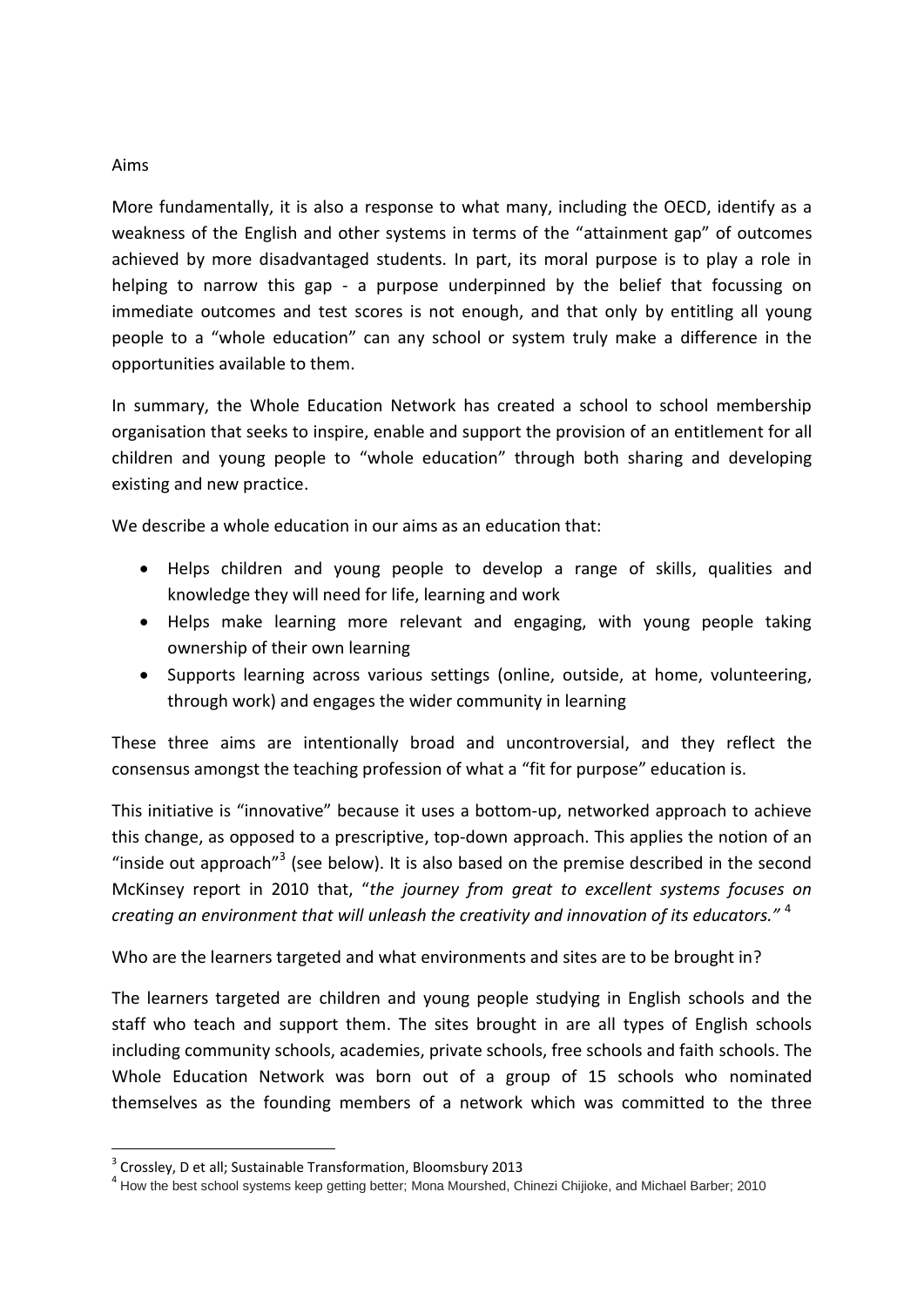principles of a "whole education" listed above and to sharing with and learning from and with each other. The majority of network members are English state secondary schools with growing numbers of primary schools too. It has three categories of membership; Partner Schools, the main membership category which are called Pathfinder Schools and Network schools who join in locality groups.

# **Leadership and Partners**

The Whole Education Network is led by a Director, Douglas Archibald, who previously carried out and published research on Communities of Practice in business<sup>5</sup>, and an Executive Director, David Crossley, a former head teacher who developed and led a national major school to school project involving over 700 secondary schools from 2004- 2008.<sup>6</sup> They together have extensive experience in school leadership, school improvement, change management and communities of practice. The network is also led by a Steering group of 12 school leaders who provide strategic input. Whole Education, the organisation, is governed by a board of 10 trustees whose Chair is Sir John Dunford, the former General Secretary of the Association of School and College Leaders (ASCL) $^7$  and current Pupil Premium Champion for the Coalition Government. It also includes representatives from third sector organisations, charities, not for profits and business as well as the education sector.

# **Strategies and Activities**

The operational strategy is designed largely in line with the common principles of a Community of Practice, whereby the knowledge and expertise on providing a whole education exists within the network. The role of the 'centre' is to facilitate, broker and coordinate learning and support between our schools and partners.

Importantly, each school picks from a menu of Interest Group areas, activities and opportunities that are most suited to them and their needs so the mix of areas and activities that each school engages with will be different for every school. This is a crucial point underpinning the theory of change. In the same way schools are committed to personalising learning for students, the network is committed to personalising the learning and support opportunities for schools and their staff, based on needs and interests.

Any school can join the Whole Education Network, wherever they are on their journey. They are expected to a) have a deep commitment to providing a whole education at a leadership

**.** 

<sup>5</sup> McDermott and Archibald, harnessing your staff's informal networks, Harvard Business Review. 2010 [www.hbr.org](http://www.hbr.org/)

 $^6$  Raising Achievement Transforming Learning – summary of research included in Hargreaves and Shirley – The Fourth Way – Corwin 2009 – P55-56.

 $^7$  www.ascl.org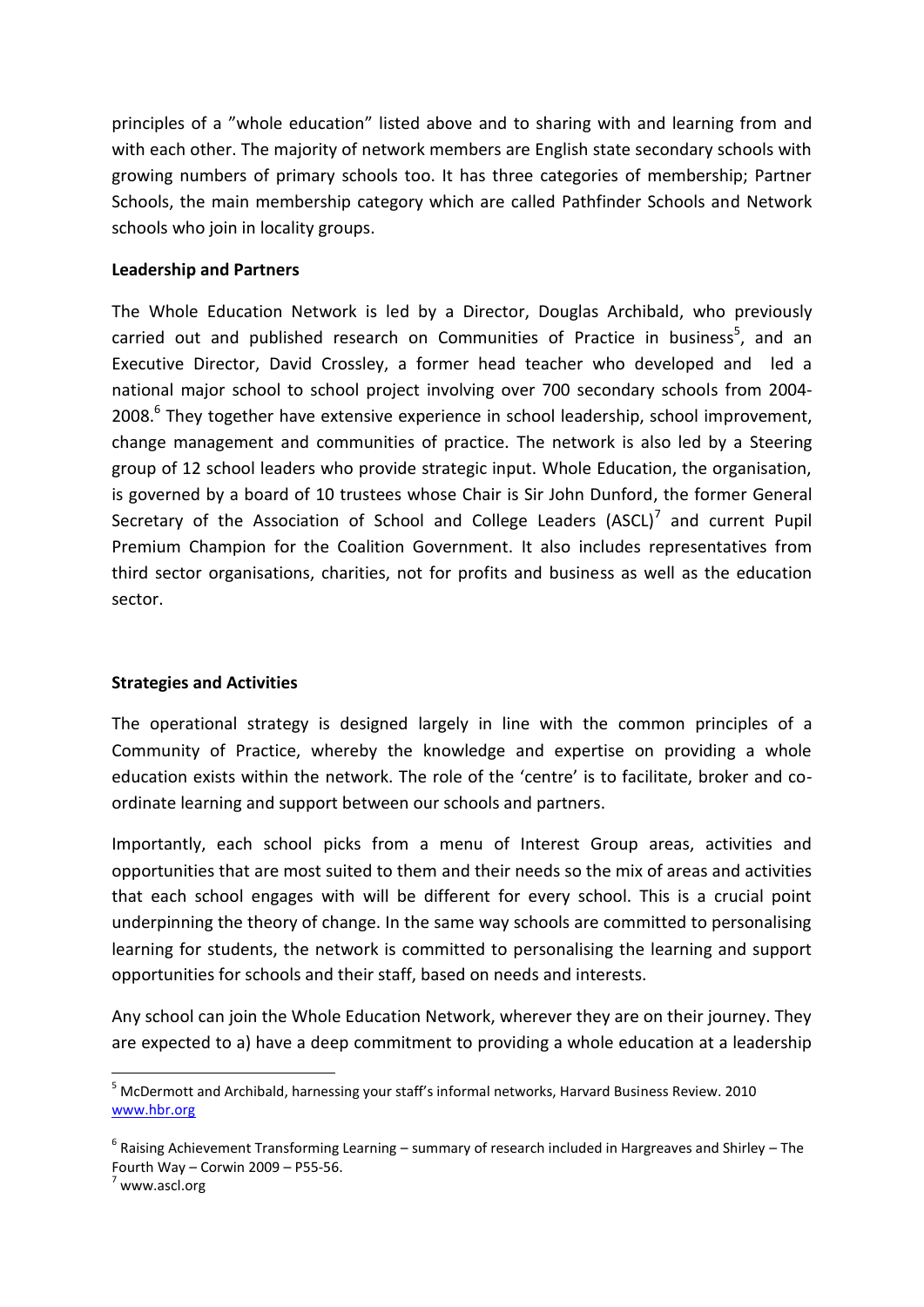level and b) have a deep commitment to learning with and from our schools and partners to do so. Schools self-declare on these points.

As the list below shows, the network provides a host of opportunities and activities for member schools to engage with – more than any one school could engage with. Importantly, each school is assigned a School Relationship Manager to help schools make the most of the opportunities available from the network by tailoring their engagement.

The School Relationship Manager, who will work with the school complete a School Survey that will help us to better understand:

- where the school is on its journey to providing a whole education
- the specific learning and improvement needs and interests for the school and staff
- where they have expertise and innovative practice that others could benefit from

This information for each school is used to drive network activity, link schools to each other, to our partner organisations and to projects, initiatives and programs that will help meet their needs.

# **Menu of Activities and Opportunities:**

- **Conferences and Events:** Holding regular conferences and face-to-face events including a major annual national conference, regional, twilight regional sharing events and day long school based events in leading schools.
- **Regional Networks:** as well as the network existing at a national level, regional networks are emerging where professionals (especially those in classroom) can begin to share learning with peers, often in twilight after school learning events.
- **Interest Groups:** support professional learning around a matrix of currently 10 areas of interest on diverse areas such as Innovations in Literacy; project based learning; Flipped and Self-regulated Learning; Driving Digital Fluency'; Engaging Parents; Passport to Employment; and Recognising Wider Progress. These areas have been chosen by members of the network and have changed over time. Each group has a different set of objectives ranging from simple practice sharing to joint practice development, through a variety of methods such as pilot projects, face-to-face events, online webinars and case studies.
- **Meta Interest Groups:** which overarch the network and address issues at a wholeschool level, such as A Whole Education Curriculum; Narrowing the Gap; Transforming Professional Learning; and Leadership Culture and Change.
- **Online Learning and Sharing:** active online environment including regular webinars, being dynamic and responsive to the needs of the network, developing a decentralised organisation which is non-bureaucratic and is united around a common set of principles or goals.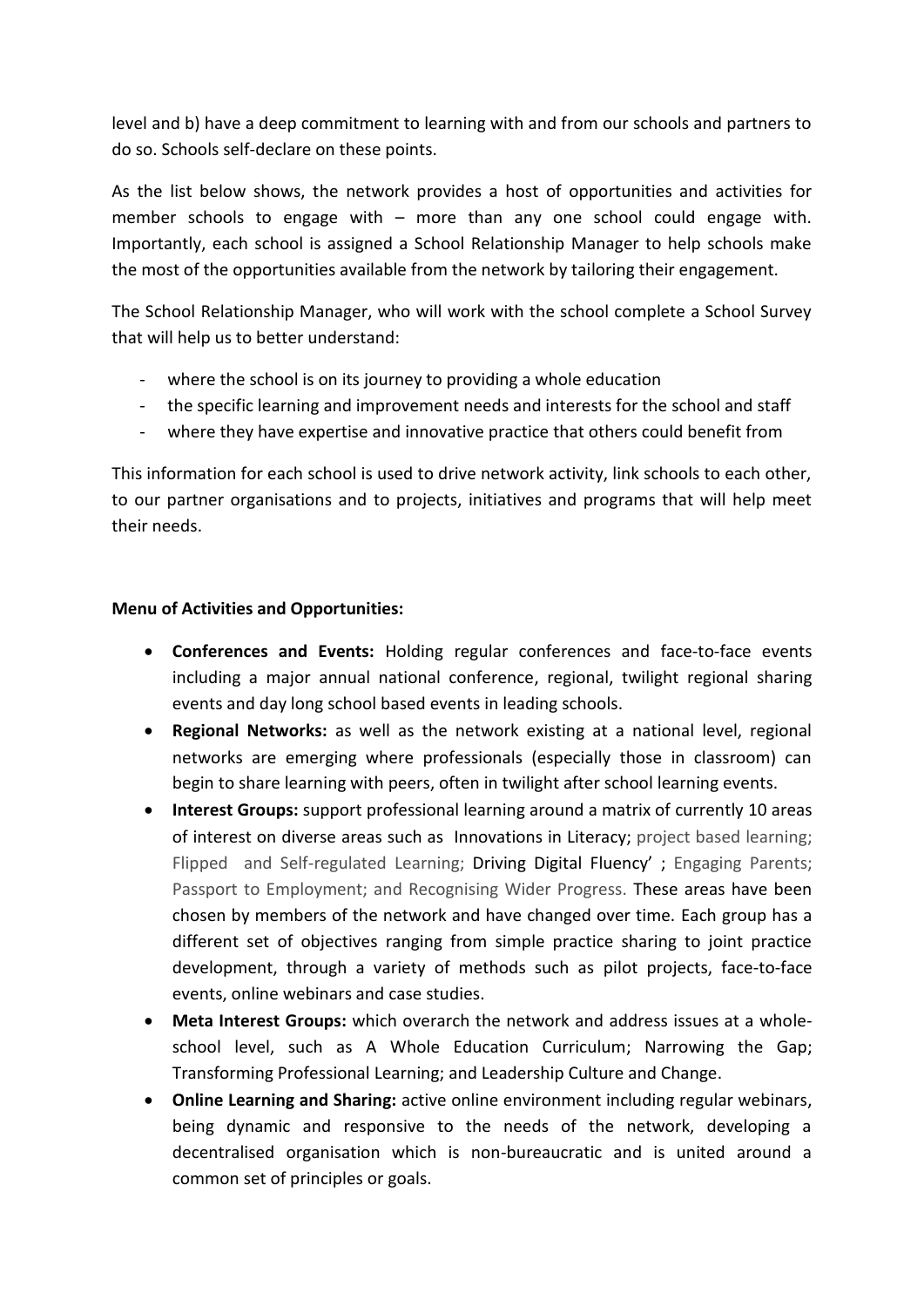- **International Study Tours and Visits:** including USA, Finland and Sweden, Canada.
- **Engagement Visits:** to member schools, teaching school alliances<sup>8</sup> and locality groups foster the development of within School and Locality Networks.
- **Peer Review Process:** which affirms, validates, challenges and supports the development of whole education practice. These Peer Reviews are led by a Headteacher from a leading WE school.
- **Leadership Programmes:** which support the development of values led, evidence informed and impact focussed practice. The Middle Leadership and Senior leadership programmes helps leaders to enact a whole education in their context and sphere of influence. Importantly, as well as wider leadership development support (3 days of training, with basic coaching support) leaders focus on an Impact Initiative within their school that will help deliver a whole education.
- **Collaborative Enquiry Groups:** Impact focussed joint practice development projects including the major focus area for 2014 focussing on Narrowing the Gap based on the "Spirals of enquiry" model developed in British Columbia and supported by colleagues from British Columbia and UK academics
- **Partner Organisations:** as well as schools, work with a group of Development Partners who are not for profit, third sector or private organisations who commit time and resources to support the development of practice with schools linked to Interest Groups. This helps to ensure that the practice of our schools and our partners remains at the cutting edge of development.
- **Development and Innovation Hub Projects:** The Development and Innovation Hub exists as a platform for our schools and partner organisations to obtain funding to pilot innovative approaches and evaluate impact. Examples include projects on Numeracy Across the Curriculum; Language Futures (1 Class, 10 different languages being learned); Effective use of Video to support Higher Order Staff Professional Learning.

# **Approach to change**

How a school makes use of the full menu of activities to drive change is up to them, though they will be supported by their School Relationship manage through regular calls or visits to ensure they are aware of and making the most of the opportunities.

All of the menu of network activities that schools can engage with can be summarised around the 5i's Model as illustrated in the diagram below. This diagram was developed retrospectively by the Steering Group of schools to illustrate how the various activities support schools to provide a whole education.

**<sup>.</sup>**  $^8$  For details on the development and role of teaching schools in England, see https://www.gov.uk/teachingschools-a-guide-for-potential-applicants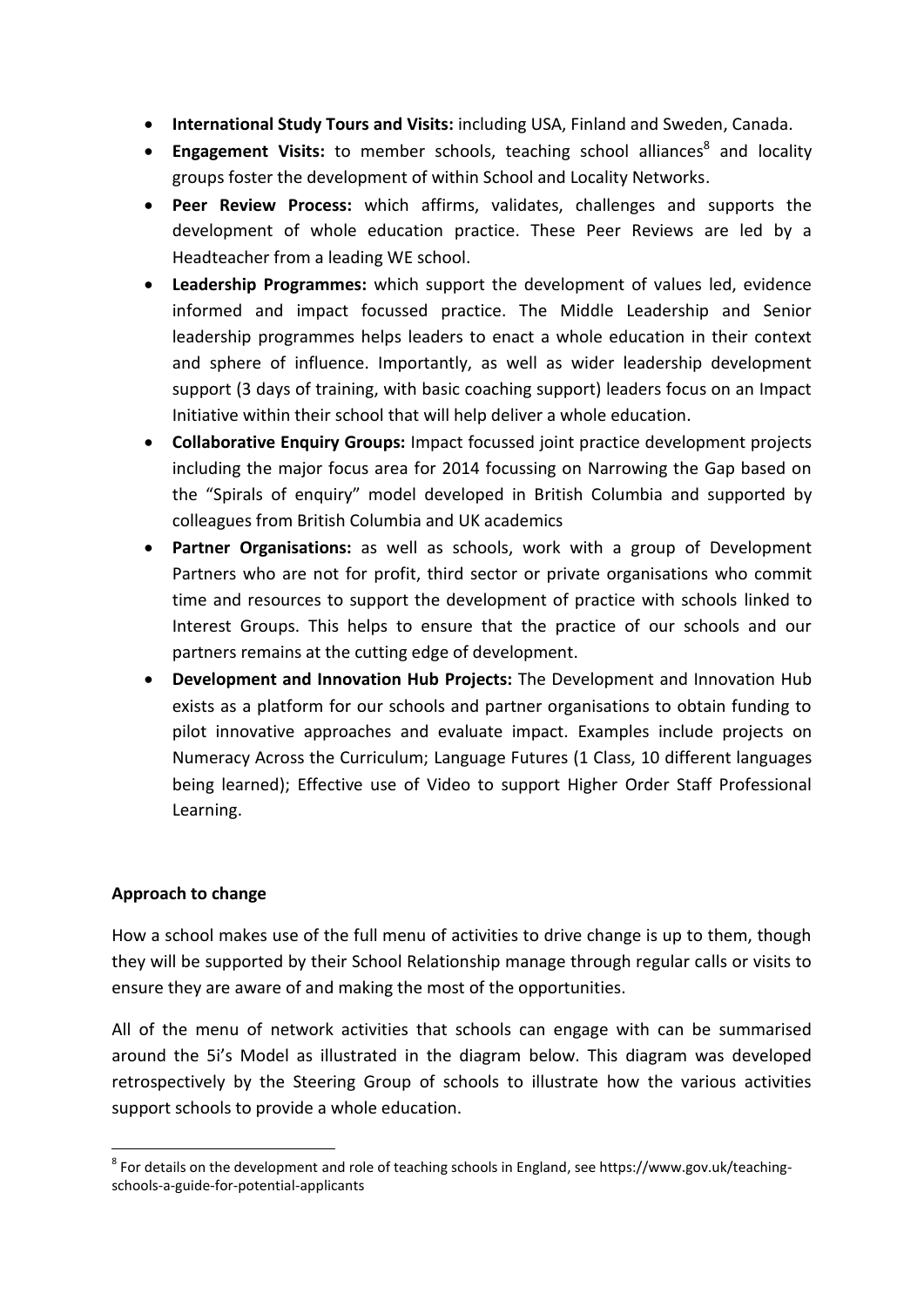Importantly, programmes like the Peer Review, Middle and Senior Leadership programmes and the Narrowing the Gap Enquiry groups were developed based on demand from schools to help with wider 'school improvement' focus to complement activities around inspiring professional learning, influencing thinking and innovation.

# The Whole Education Network Model

### The 5i's are the basis for the network model, with young people and their futures at the core

#### Improvement in School

Support for schools to progress on their journey to provide a fully rounded & engaging education, including improvement through peer support

#### Inspiring Professional Learning for Staff

Help high potential staff connect with like-minded peers at a national & global level through enquiry and joint practice development

#### Influencing Thinking

Influence practice, thinking & inform public debate; take your students, colleagues & key stakeholders with you in support of wider influence for change

#### Innovation in School

Support the development and spread of innovative practice with individuals and in-school networks



Impact on Young People + Help children and young people improve attainment and achievement + Develop more rounded young people with aspiration, wider skills and qualities and love of learning

The Whole Education Network is a Community of Practice. Please see appendix for more information on the  $\mathbf{1}$ theoretical basis for communities of practice

As indicated above, it is based on an inside out, bottom up approach.

#### 

# **An Inside Out Model**

# Outside in...



# Inside out...



Crossley, D. Sustainable Transformation Bloomsbury 2013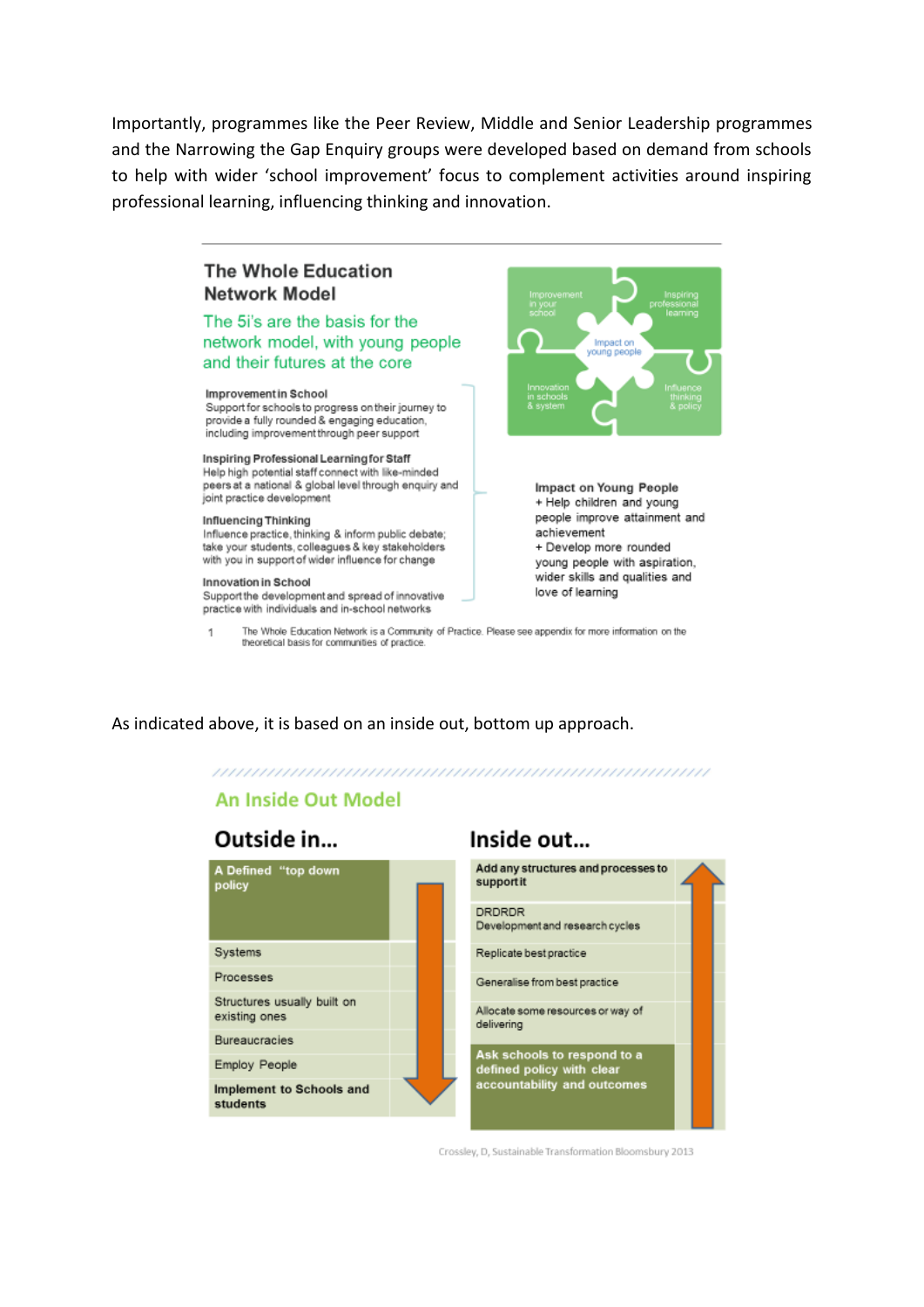It has drawn on and applied research and thinking about what makes lateral networks such as this effective, including the work of Professor David Hargreaves in his think piece for the English National College for Leadership and Learning<sup>9</sup>, and been influenced by the work of a number of other leading national and international academics and practitioners.

# Criteria for a deep partnership

# A self-improving school system: towards maturity

David H Hargreaves, Wolfson College, Cambridge, October 2012

- Collective moral purpose is a value shared and enacted by all stakeholders, including students, within the partnership.
- Joint practice development is well established within and between schools in the partnership.
- Social capital is high within and between schools in the partnership.
- Evaluation and challenge are practised at every level within and between schools.

At a systemic level, we have five key strategic aims over a 10 year period:

- Develop the Whole Education Network to support schools to provide a whole education (current major focus)
- Make the case for a whole education with key stakeholder groups (with evidence from impact from schools as well as wider evidence of need)
- Create a wider movement for change across key stakeholder groups (e.g. employers, universities, parents, students)
- Influence public thinking and policy (to ensure accountability frameworks and policy are supportive of schools who want to provide a whole education)
- Maintain and adaptive, nimble and sustainable organisation able to deliver against our mission (with ownership spread across schools, partners and wider stakeholders)

These aims are interrelated but our progressive focus can be seen to extend in an additive, linear fashion over time.

How is communication and feedback assured?

Due to the organic and long-term nature of networks, feedback and monitoring is developing. It includes formal processes, as well as more informal mechanisms. Individual

**.** 

<sup>&</sup>lt;sup>9</sup> ASCL – www.ascl.org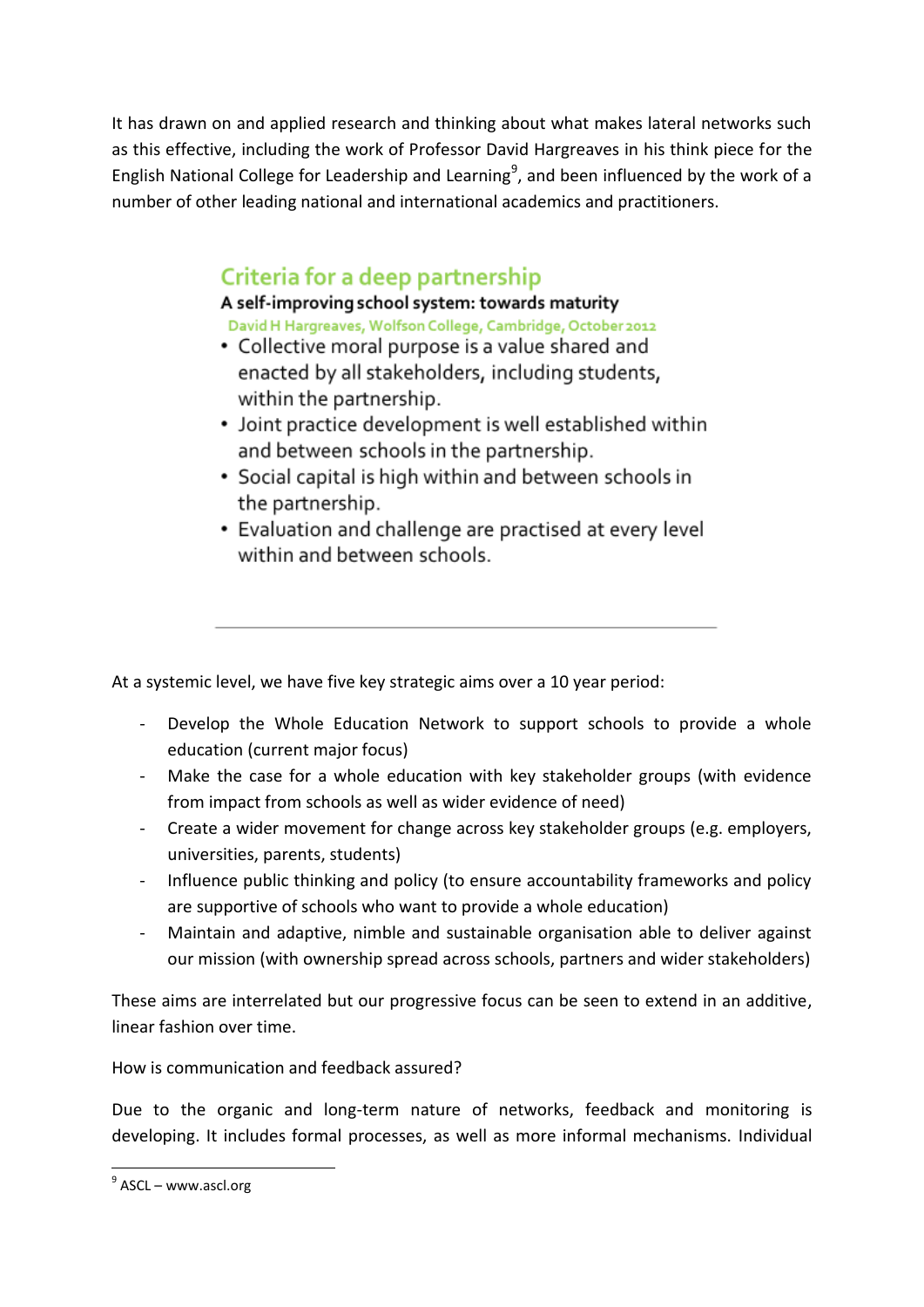annual review conversations are carried out with all schools and organisations in the network. Members also complete an online survey to assess the impact of the network on their school in terms of a number of measures, conventional and otherwise. Feedback is built into all face-to-face events where participants complete short written evaluations. Convectional national data sources are collected and analysed each year. In addition, the Peer Review formally analyses the impact of Whole Education at a school level and a report is provided for each school visited, links with the wider network are built into to process and data is compiled at a network level. The current size and nature of the network fosters a culture of ongoing communication and feedback too.

# **Resources**

Financial resources for 2013-2014 include (with 2014-2015 projections in italics):

| In $f$      | Events and  | Sponsorship | Network      | Network        | Grants    | <b>Staff</b> | Office    |
|-------------|-------------|-------------|--------------|----------------|-----------|--------------|-----------|
|             | conferences |             | subscription | subscription   |           |              | Rent      |
|             |             |             | fees         | fees (partner  |           |              | and       |
|             |             |             | (schools)    | organisations) |           |              | services  |
| Income      | 134,519     | 48,160      | 319,741      | 65,316         | 125,550   |              |           |
|             | (166,00)    | (68, 500)   | (432,000)    | (74,000)       | (160,000) |              |           |
| Expenditure | 153,125     |             |              |                |           | 295,544      | 54,913    |
|             | (137, 425)  |             |              |                |           | (552, 500)   | (67, 902) |

Supplementary resources include an increasing dependence on "human capital" as the network increasingly makes use of paid expertise drawn from schools within the network and on a needs basis.

# **Developments over time**

Whole Education, the organisation, is now half way through its  $5<sup>th</sup>$  year, with the Whole Education Network now coming to the end of its  $3<sup>rd</sup>$  year. The below table details major activities and developments.

|        | <b>Whole Education</b>                                                                                                        | <b>Whole Education Network</b>                                                                                                     |
|--------|-------------------------------------------------------------------------------------------------------------------------------|------------------------------------------------------------------------------------------------------------------------------------|
| Year 1 | Start up, attract seed funding,<br>team, infrastructure. Test and<br>pilot thinking with events and                           | n/a                                                                                                                                |
|        | focus groups.                                                                                                                 |                                                                                                                                    |
| Year 2 | Running "exhibitions" across<br>country for schools with partner<br>organisations to test demand<br>build up schools database | n/a                                                                                                                                |
| Year 3 |                                                                                                                               | 60 "Pathfinder" Schools<br>join<br>up<br>to<br>network. 12 Interest groups selected<br>facilitated by school staff. Steering group |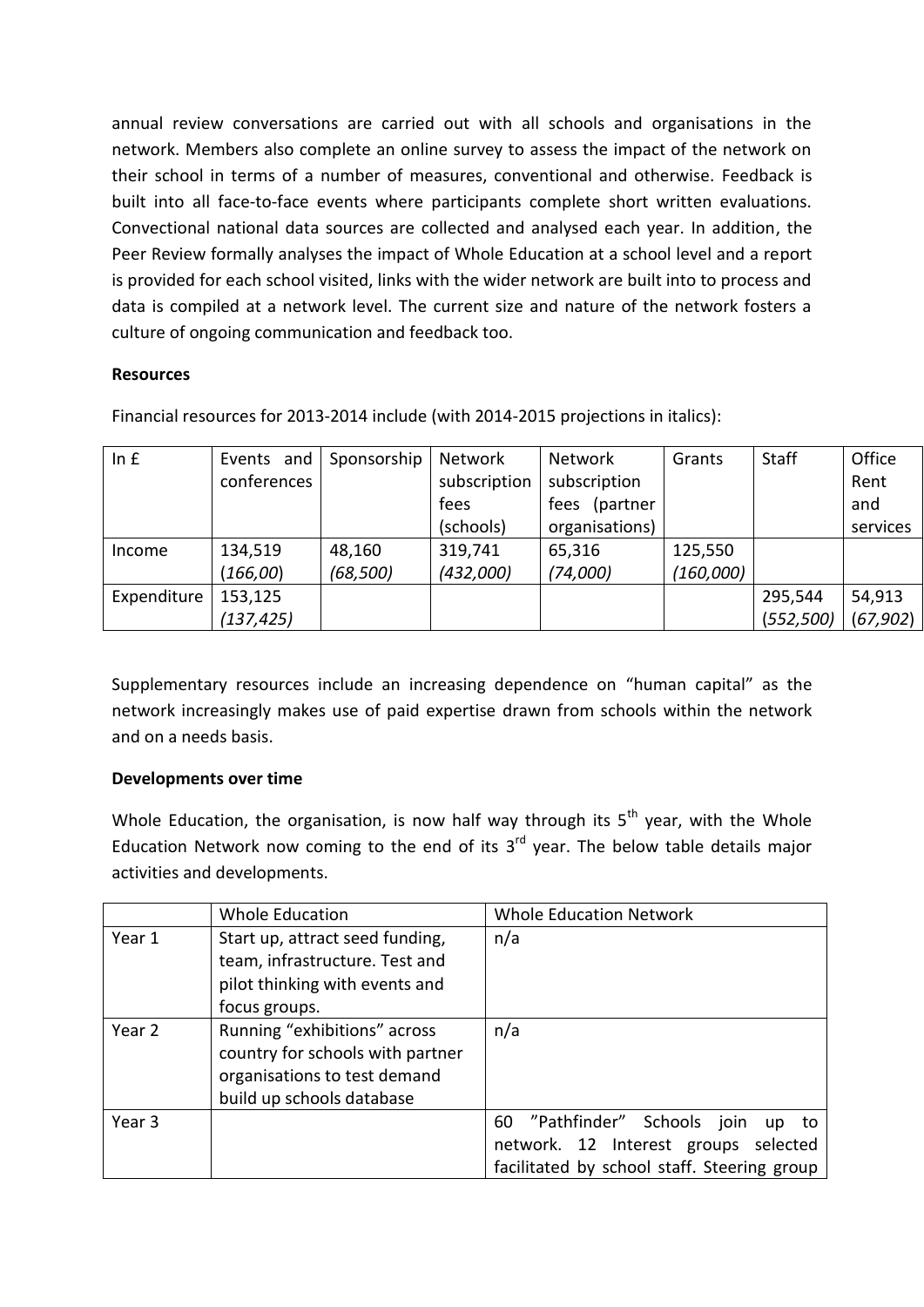|            |                                   | of 10 schools established                   |  |  |
|------------|-----------------------------------|---------------------------------------------|--|--|
| Year 4     |                                   | "Pathfinder" Schools join/renew<br>70       |  |  |
|            |                                   | membership. 15 "Partner" Schools join       |  |  |
|            |                                   | (higher level of engagement) and 20         |  |  |
|            |                                   | "Network" Schools (lower level<br>0f        |  |  |
|            |                                   | engagement). 2 new Interest Groups          |  |  |
|            |                                   | established. Engagement<br>visits<br>to     |  |  |
|            |                                   | individual<br>schools<br>the<br>support     |  |  |
|            |                                   | development of within school networks.      |  |  |
|            |                                   | Peer Review<br>and<br>Middle<br>Process     |  |  |
|            |                                   | Leadership programme launched.              |  |  |
| Year 5     |                                   | 80 "Pathfinder" Schools, 15 "Partner"       |  |  |
|            |                                   | Schools, 70 Network Schools. Continue as    |  |  |
|            |                                   | before, now with the offer of collaborative |  |  |
|            |                                   | enquiry project "Spirals of Enquiry" to     |  |  |
|            |                                   | help network schools to narrow the          |  |  |
|            |                                   | achievement gap. Senior Leadership          |  |  |
|            |                                   | Programme launched                          |  |  |
| Years 6-10 | Increasing focus over time around | Continue to grow and develop network        |  |  |
|            | wider strategic aims to:          | with increasing focus on Impact on young    |  |  |
|            | Make the Case for a Whole         | schools<br>people<br>and<br>impact<br>on    |  |  |
|            | Education                         | improvement around providing a whole        |  |  |
|            | Create a Wider Movement for       | education                                   |  |  |
|            | Change                            |                                             |  |  |
|            | Influence Public Thinking and     |                                             |  |  |
|            | Policy                            |                                             |  |  |

# **Evidence of effectiveness and efficiency and Success factors**

As a network that leaves the nature of engagement up to schools it is difficult to track cause and effect relationships. However, we have some proxy measures and emerging approaches that are relevant

Engagement and growth as a proxy

- Membership renewal and planned growth: ongoing growth of network year on year
- Participation in network activity: increasing breadth of activities and programs schools are engaging with
- Feedback at events: consistently high quality and positive
- Engagement Dashboard: we track the level of school engagement in network activities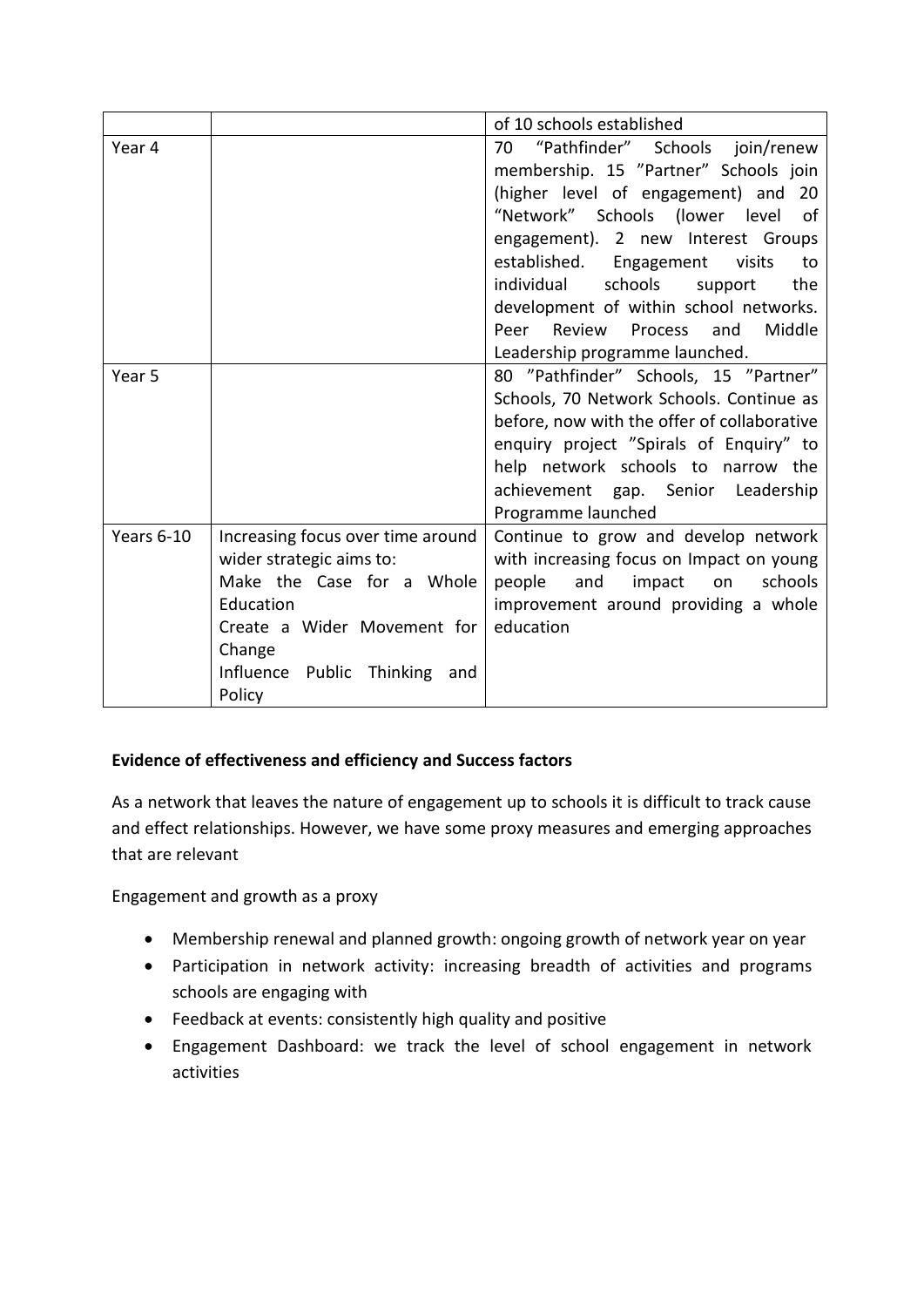# Tracking Impact

- Annual online survey to assess the impact of the network on the school related to the 5i's Model. This is evaluated by schools themselves on the extent to which the network is supporting their school and staff on the 5i's: Influencing Thinking; Inspiring Professional Learning; Innovation in School; Improvement in School; Impact on Young People. This was piloted last year and will provide a baseline year on year.
- Impact Tracking: we have started this year using conventional measures (i.e. student attainment) to track how Whole Education schools are performing as a cohort and in relation to each other. Further work is required to a) isolate the impact of specific practices and projects on attainment and b) to recognise the wider impact of school practices (i.e. on skills, qualities or engagement in learning)

# **Qualitative**

- Growing evidence from schools' views on the impact of offering a Whole Education in explaining their own improvement journeys
- The approach to staffing and capacity which is predicated on a small central team and capacity drawn from schools and other supporters of the network
- A genuine appetite for change from school leaders, in line with principles and values of the network and the methodology of the network
- The fact that a model such as this and the approach taken are sustainable and not reliant on central government funding

# Key Performance Indicators

We also have some Key Performance Indicators that we track around:

- Network Growth and Engagement
- School Development
- Impact
- Leadership and Sustainability (increasing ownership in schools and partners, not central team)

# **Tensions and Impediments**

 High Stakes Accountability structures with a sole focus on exam results over wider skills and qualities and a punitive system, which can close schools if exam targets are not met. This still discourage some schools from being confident in the aims of the